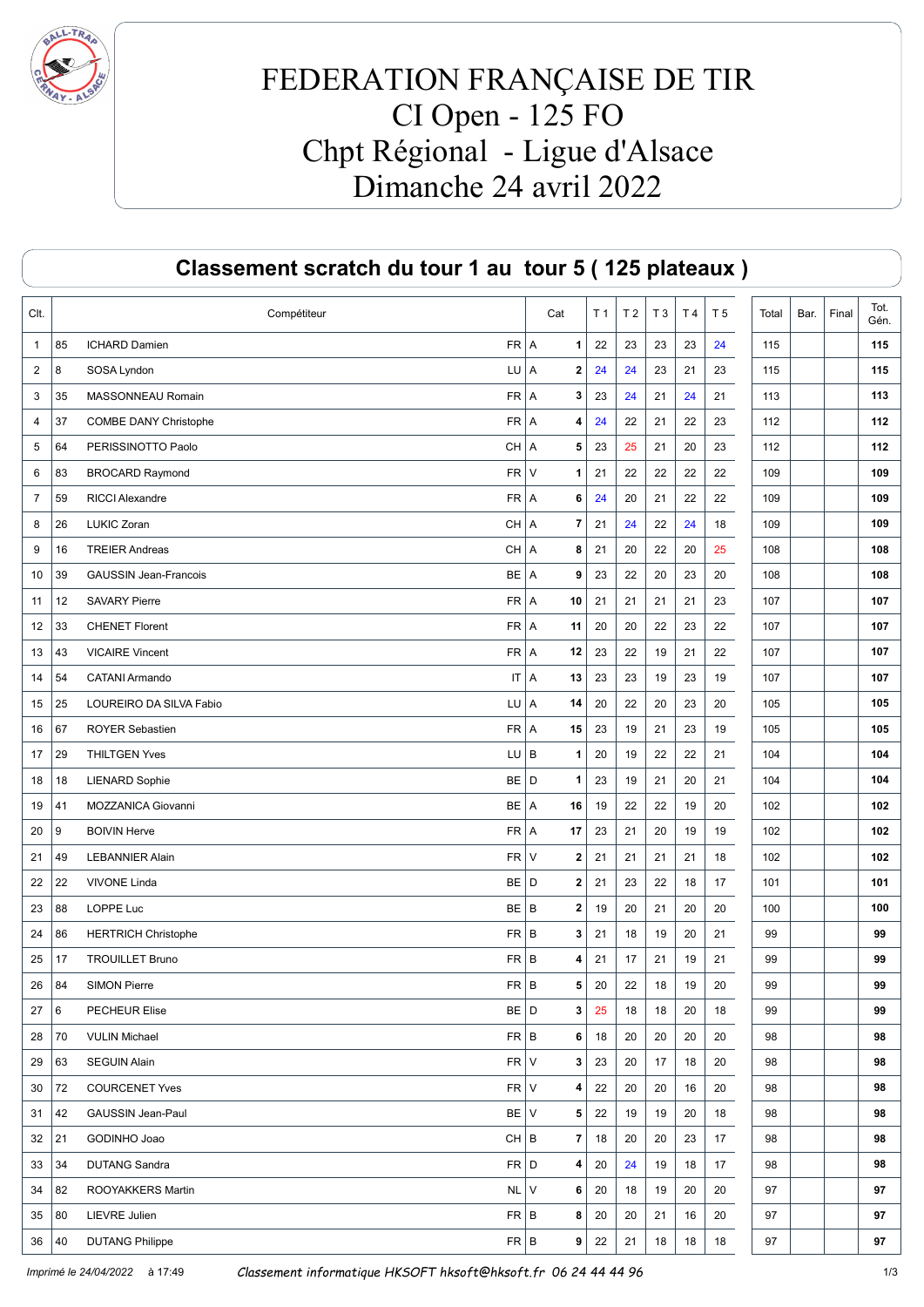| Clt. |                | Compétiteur                                | Cat                         | T <sub>1</sub> | T <sub>2</sub> | T <sub>3</sub> | T <sub>4</sub> | T <sub>5</sub> | Total | Bar. | Final | Tot.<br>Gén. |
|------|----------------|--------------------------------------------|-----------------------------|----------------|----------------|----------------|----------------|----------------|-------|------|-------|--------------|
| 37   | 62             | $FR$ V<br>VILA Jean-Pierre                 | $\overline{\mathbf{r}}$     | 22             | 23             | 18             | 16             | 18             | 97    |      |       | 97           |
| 38   | 23             | $DE$ $B$<br><b>WEBER Christian</b>         | 10                          | 19             | 19             | 20             | 20             | 18             | 96    |      |       | 96           |
| 39   | 61             | $FR$ V<br><b>BAILLY Hubert</b>             | 8                           | 21             | 18             | 20             | 19             | 18             | 96    |      |       | 96           |
| 40   | 5              | <b>MADEIRA Paulo</b><br>$BE$ A             | 18                          | 19             | 22             | 21             | 19             | 15             | 96    |      |       | 96           |
| 41   | 52             | $FR$ V<br>PAULAT Jean-Claude               | 9                           | 22             | 20             | 21             | 19             | 14             | 96    |      |       | 96           |
| 42   | 47             | $BE$ $B$<br><b>ALEEW Boris</b>             | 11                          | 18             | 18             | 19             | 19             | 21             | 95    |      |       | 95           |
| 43   | 44             | BE<br><b>DEJANA Luc</b>                    | $\mathsf{C}$<br>1           | 18             | 16             | 18             | 23             | 20             | 95    |      |       | 95           |
| 44   | 81             | $FR \mid B$<br><b>GUILLEMIN Hugo</b>       | 12                          | 20             | 17             | 19             | 19             | 20             | 95    |      |       | 95           |
| 45   | 74             | FR <sub>2</sub><br><b>BOURGEOIS Franck</b> | $\mathsf{C}$<br>$\mathbf 2$ | 18             | 18             | 17             | 23             | 19             | 95    |      |       | 95           |
| 46   | 14             | LOPPE Jean<br>BE                           | $\vee$<br>10                | 18             | 16             | 18             | 21             | 20             | 93    |      |       | 93           |
| 47   | 73             | FR C<br><b>CALARD Anthony</b>              | 3                           | 16             | 17             | 20             | 20             | 20             | 93    |      |       | 93           |
| 48   | 58             | $BE$ $B$<br><b>DEMUYSER Olivier</b>        | 13                          | 18             | 17             | 21             | 17             | 20             | 93    |      |       | 93           |
| 49   | 11             | $LU$ $B$<br><b>UNSEN Mike</b>              | 14                          | 19             | 20             | 17             | 17             | 20             | 93    |      |       | 93           |
| 50   | 27             | FR<br><b>MORIN Michel</b>                  | $\vee$<br>11                | 19             | 20             | 14             | 18             | 20             | 91    |      |       | 91           |
| 51   | 79             | VAN DE MANAKKER Hubert<br>NL               | $\vee$<br>12                | 17             | 20             | 18             | 17             | 18             | 90    |      |       | 90           |
| 52   | 32             | $FR$ V<br><b>GODIN Dany</b>                | 13                          | 18             | 18             | 17             | 14             | 22             | 89    |      |       | 89           |
| 53   | 15             | BE  <br><b>CUVELIER Marcel</b>             | $\vee$<br>14                | 18             | 17             | 19             | 16             | 19             | 89    |      |       | 89           |
| 54   | 77             | $FR$ B<br>LACROIX Raphael                  | 15                          | 19             | 21             | 15             | 17             | 17             | 89    |      |       | 89           |
| 55   | 50             | FR C<br>KOEHLER-ROBIN Thierry              | 4                           | 15             | 17             | 22             | 19             | 16             | 89    |      |       | 89           |
| 56   | 28             | $FR \mid B$<br>YARD Raphael                | 16                          | 19             | 19             | 17             | 20             | 14             | 89    |      |       | 89           |
| 57   | $\overline{7}$ | PT<br><b>SANTOS Joel</b>                   | $\mathsf{C}$<br>5           | 17             | 20             | 11             | 19             | 21             | 88    |      |       | 88           |
| 58   | 19             | FR<br><b>IENTILE Vincent</b>               | $\mathsf{C}$<br>6           | 13             | 18             | 18             | 20             | 19             | 88    |      |       | 88           |
| 59   | 13             | FR  <br>PHAN Khen thu                      | l c<br>7                    | 18             | 17             | 14             | 20             | 19             | 88    |      |       | 88           |
| 60   | 4              | BE C<br><b>DELCORDE Didier</b>             | 8                           | 17             | 18             | 16             | 20             | 17             | 88    |      |       | 88           |
| 61   | 57             | $FR \mid B$<br><b>KLUMB Daniel</b>         | 17                          | 20             | 18             | 18             | 14             | 17             | 87    |      |       | 87           |
| 62   | 3              | $LU$ $D$<br><b>BIDOLI</b> Lena             | 5                           | $15\,$         | $19$           | 21             | $16\,$         | $16\,$         | 87    |      |       | 87           |
| 63   | 31             | FR C<br><b>JACOB Quentin</b>               | 9                           | 19             | 20             | 14             | 15             | 18             | 86    |      |       | 86           |
| 64   | 76             | $FR$ C<br><b>NIQUET Anthony</b>            | 10 <sub>1</sub>             | 17             | 17             | 17             | 17             | 17             | 85    |      |       | 85           |
| 65   | 55             | DE C<br><b>BEST Frank</b>                  | 11                          | 18             | 19             | 14             | 17             | 17             | 85    |      |       | 85           |
| 66   | 68             | $FR$ C<br><b>OUVRARD Pascal</b>            | 12                          | 20             | 18             | 10             | 16             | 20             | 84    |      |       | 84           |
| 67   | 45             | $MA$ $C$<br><b>HIDANE Jaouad</b>           | 13                          | 13             | 15             | 18             | 19             | 19             | 84    |      |       | 84           |
| 68   | $\overline{2}$ | BE C<br><b>NOEL Gerard</b>                 | 14                          | 20             | 15             | 16             | 19             | 13             | 83    |      |       | 83           |
| 69   | 53             | $FR$ $C$<br><b>FAINOT Frederic</b>         | 15                          | 12             | 18             | 17             | 16             | 19             | 82    |      |       | 82           |
| 70   | 78             | <b>MASSON Anselme</b>                      | $FR$ CG<br>1                | 15             | 11             | 13             | 21             | 20             | 80    |      |       | 80           |
| 71   | 89             | $FR$ $C$<br><b>FINANCE Bertrand</b>        | 16                          | 14             | 15             | 17             | 15             | 19             | 80    |      |       | 80           |
| 72   | $\mathbf{1}$   | <b>CRUDO Francesco</b>                     | IT C<br>17                  | 16             | 18             | 13             | 15             | 17             | 79    |      |       | 79           |
| 73   | 69             | CALARD Adrien                              | $FR$ CG<br>2                | 19             | 13             | 14             | 13             | 19             | 78    |      |       | 78           |
| 74   | 65             | $FR$ V<br><b>BARILLEY Bernard</b>          | 15                          | 16             | 16             | 17             | 13             | 16             | 78    |      |       | 78           |
| 75   | 20             | $BE$ D<br>DJELLOUL Samira                  | 6                           | 17             | 18             | 15             | 14             | 14             | 78    |      |       | 78           |
| 76   | 30             | $DE$ $B$<br><b>MARINO Antonio</b>          | 18                          | 18             | 19             | 20             | 10             | 11             | 78    |      |       | 78           |
| 77   | 46             | <b>DUTANG Chloe</b>                        | $FR$ CF<br>$\mathbf{1}$     | 16             | 15             | 17             | 14             | 15             | 77    |      |       | 77           |
| 78   | 51             | $FR$ D<br>LABBAQ Myriam                    | 7                           | 10             | 17             | 17             | 15             | 17             | 76    |      |       | 76           |
| 79   | 75             | $FR$ V<br><b>GUILLEMENET Michel</b>        | 16                          | 21             | 13             | 10             | 16             | 14             | 74    |      |       | 74           |
| 80   | 87             | $IT$ V<br><b>BOVIA Alessandro</b>          | 17                          | 18             | 18             | 13             | 11             | 12             | 72    |      |       | 72           |
| 81   | 71             | $FR$ D<br><b>CAZOIR Corinne</b>            | 8                           | 14             | 10             | 12             | 10             | 16             | 62    |      |       | 62           |